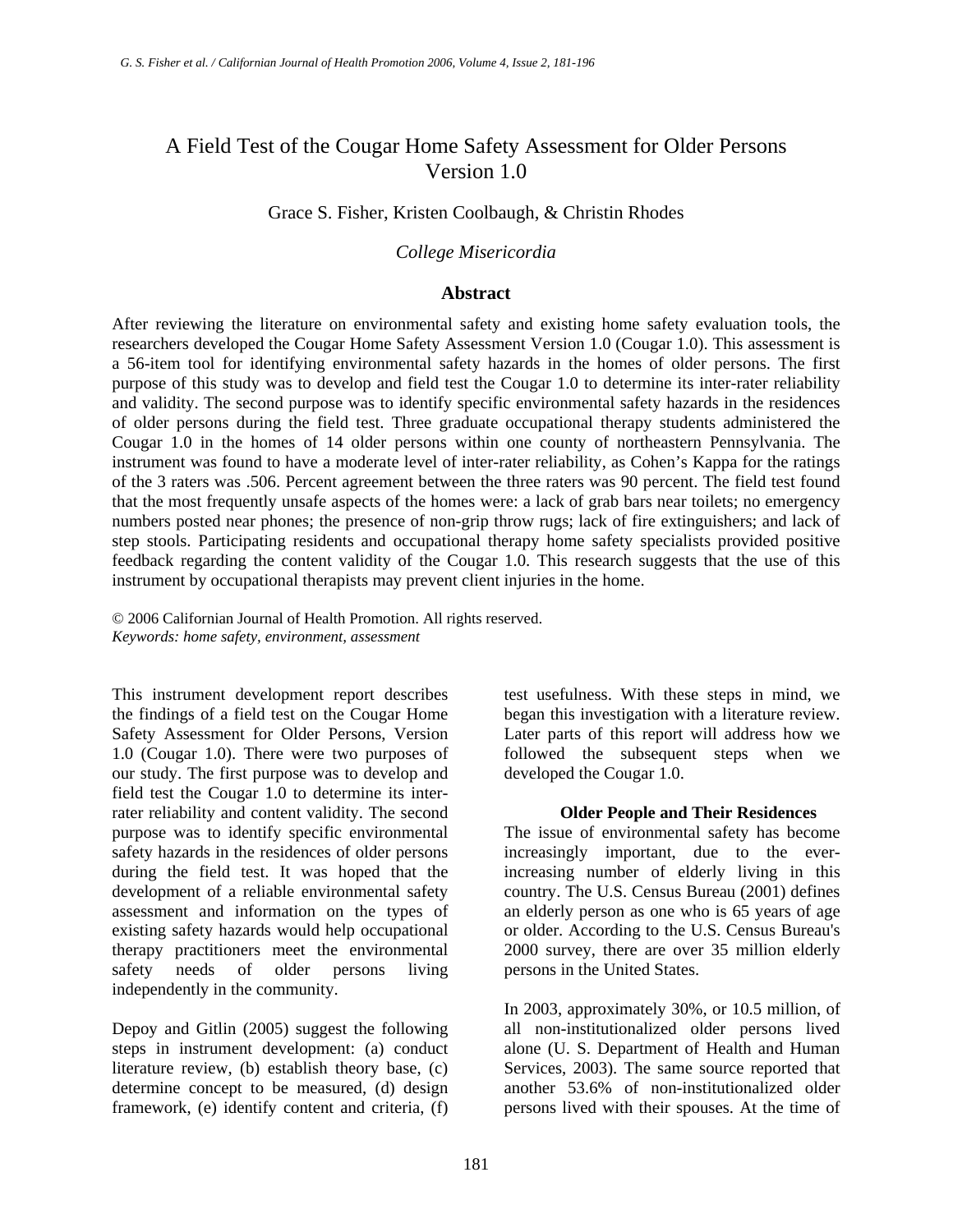the report, approximately 5% of the population of older persons lived in various types of senior housing, where they were provided with support services as needed. This 5% did not include older persons in nursing homes.

#### **Falls and Other Accidents in Older People**

The National Center for Injury Prevention and Control (n.d., a, b, c, d, and e) provides important statistics related to accidents in the home. The Center reported that unintentional injuries accounted for the deaths of approximately 66,000 Americans over the age of 65 in 2002. Of the 66,000 deaths, approximately 12,000 deaths occurred secondary to falls and approximately 2,000 deaths occurred secondary to residential fires or burns. Over 1.8 million Americans injured themselves falling in 2003. The center also reported that falls were the leading cause of unintentional injuries for the population of older persons 65 and older.

More than \$20.2 billion dollars in medical costs is spent each year on treating injuries secondary to falls among older persons, and by the year 2020, this amount is expected to reach \$32.4 billion (Fleming, 2002). Unintentional burn injuries totaled 22,000 in the year 2003 for those 65 years of age and older (National Center for Injury Prevention and Control, n.d., d). In 1999, Medicare spent more than eight billion dollars on treatment of burns, nerve damage, poisonings, dislocations, open wounds, and other injuries (Brandeis University, 2003).

According to Woodland and Hobson (2003), falls can be attributed to two types of factorsintrinsic and extrinsic. Intrinsic factors include a history of falling, risk-taking behaviors, reduced hearing, and medication side effects. Extrinsic factors include throw rugs, a lack of safety equipment in the bathroom, slippery surfaces, and temporary obstructions in walkways. Woodland and Hobson contend that consideration of both the intrinsic and extrinsic factors is important in determining a person's fall risk. They state that occupational therapists should be aware of both types of factors. Because the unique focus of occupational therapy considers occupation as well as the

person and environment, occupational therapists can enhance the knowledge base associated with fall prevention.

## **Safety in the Home Environment**

A number of studies have examined the importance of the environment in assuring home safety. Gill, William, Robison, and Tinetti (1999) conducted an investigation to determine the prevalence of environmental hazards in different types of housing for persons with varying ADL (activities of daily living) abilities. The two housing types studied were agerestricted housing and community housing. The study found at least two hazards in 59% of bathrooms and in up to 42% of the other rooms of the households screened.

Clemson, Roland, and Cumming (1997) used an abbreviated version of the Westmead Home Safety Assessment to find the most common hazards in the dwellings of older persons. The study determined that 48% of hazards found were in internal traffic ways; 40% were in bathrooms; and 38% were in "to/from" home access areas. The most common individual hazards found were hazardous mats, pathways, and bathroom floor surfaces.

A study by Tanner (2003) assessed safety in the homes of older adults aged 60 years and up. Nursing students visited the participants' homes twice per week for one hour over a period of four weeks. The Home Safety Assessment Tool was used. Subscales that were used included: (a) risk for falls: external factors, (b) risk for falls: internal factors, (c) history of falls, (d) risk for injury: use of personal precautions, (e) risk and preparation for fire and disasters, and (f) risk for crime. The study found that the subscale at highest risk was external risk factors, with 44% of the participants scoring at moderate or highrisk levels. Over 41% of the participants reported that they did not have grab bars, resulting in the potential for a great number of falls (Tanner, 2003).

Eugene Cannava (1994, p. 45) described the need for an "aging-friendly" environment; this type of environment aids in the functional independence of older persons. Flooring,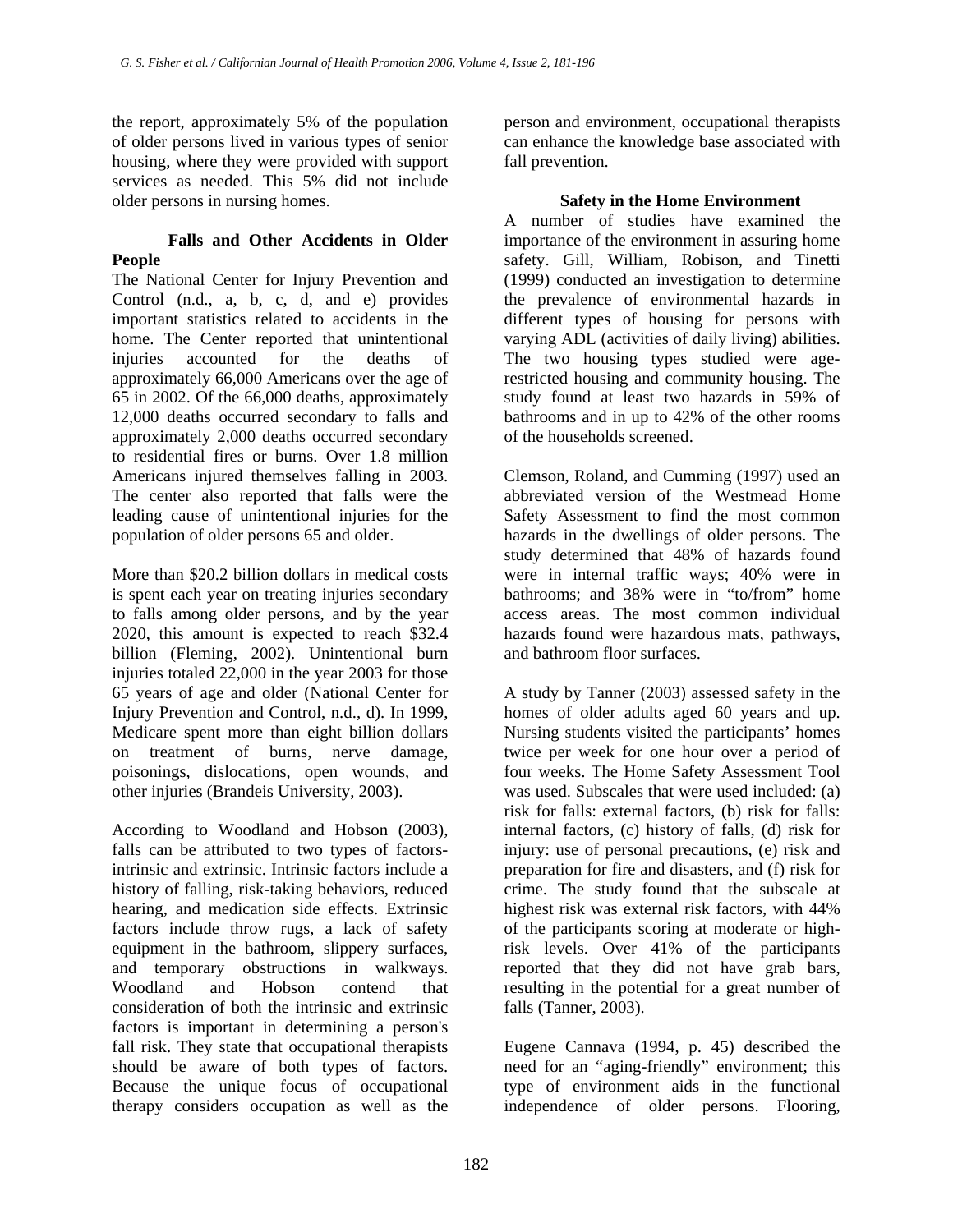seating, tables, light, color, and safety issues are the main areas of concern in what he called "Gerodesign." "Gerodesign" is a term used to describe an environment that is user-friendly for older adults. Cannava noted ways of fixing problem areas include adjusting work areas to the appropriate height, selecting handles that do not require excessive twisting motions, installing grab bars, providing nonskid surfaces, and preparing the environment for evacuation in the case of an emergency. He contended that an environment that is safe and pleasing to the eye can help older persons function at optimal levels.

## **Home Safety: International Concerns**

Safety in the homes of older persons is not only a problem in the United States; it is an international concern. The Department of Health in New South Wales, Australia, noted an increasing need for preventative home safety programs (Close, Ellis, Hooper, Glucksman, & Jackson et al., 1999).

A study was conducted in Umea, Sweden to investigate whether a multifactorial intervention program would reduce falls and fall-related injuries in the elderly. The participants included 439 persons who were 65 years of age or older living in nine residential care facilities (Jensen, Lundin-Olsson, Nber, & Gustafson, 2002). Each facility was assessed for environmental hazards such as flooring, obstacles, lighting, and dangerous areas outside the facility. Exercises, assistive devices, assistive aid repairs, medication changes, hip protectors, and post-fall problem-solving conferences were among the intervention methods used. During the follow-up period, nurses' aids reported each fall they witnessed or that was reported to them. The study found that 44% of the residents in the intervention group fell, while 56% in the control group fell. This suggested that the multi-factorial intervention program may have slightly reduced the number of residents who fell.

A study conducted in Australia was designed to determine the association between sociodemographic characteristics and the amount of safety hazards in homes of persons 70 years and older (Carter, Campbell, Sanson-Fisher,

Redman, & Gillespie, 1997). By implementing safety house-checks and conducting interviews, the investigators found that 39% of the homes had more than five hazards; 87% identified at least one hazard; and 30% of the people who said that their home was safe had more than five environmental safety hazards. A logistic regression analysis showed that contact with a healthcare service provider was associated with a smaller number of hazards. Homes that had never been visited by a healthcare provider were twice as likely to have more than five hazards.

# **Occupational Therapy Home Safety Interventions**

The occupational therapy profession plays a vital role the area of home safety. A study in 2000 conducted by Salkeld, Glen, Cumming, O'Neill, Thomas, Szonyi, and Westbury focused on reducing the number of falls among older persons (AARP, 2002). The intervention group in the study received a home assessment by an occupational therapist as well as any necessary home modifications. The study resulted in the intervention group having a fall rate of 1.25 falls per person per year as opposed to 2.24 per person per year in the control group.

Close et al. (1999) provided evidence for the usefulness of medicine and occupational therapy in decreasing falls in older adults. Occupational therapy involvement in the study involved education, advice, modifications, and equipment to assist with home safety. Another study that confirmed the important of occupational therapy in assuring home safety was conducted by Wilkins, Jung, Wishart, Edwards, and Norton (2003). That investigation showed that an occupational therapy evaluation of a home reduced the risk of falls within the home and surrounding areas of older persons who have a history of falls.

A recent occupational therapy study looked for disparities in home evaluation recommendations for inner city clients with different types of health insurance (Lysack & Neufeld, 2003). General results of the study showed that recommendations for adaptive equipment were slightly more common than home modification recommendations. It was found that patients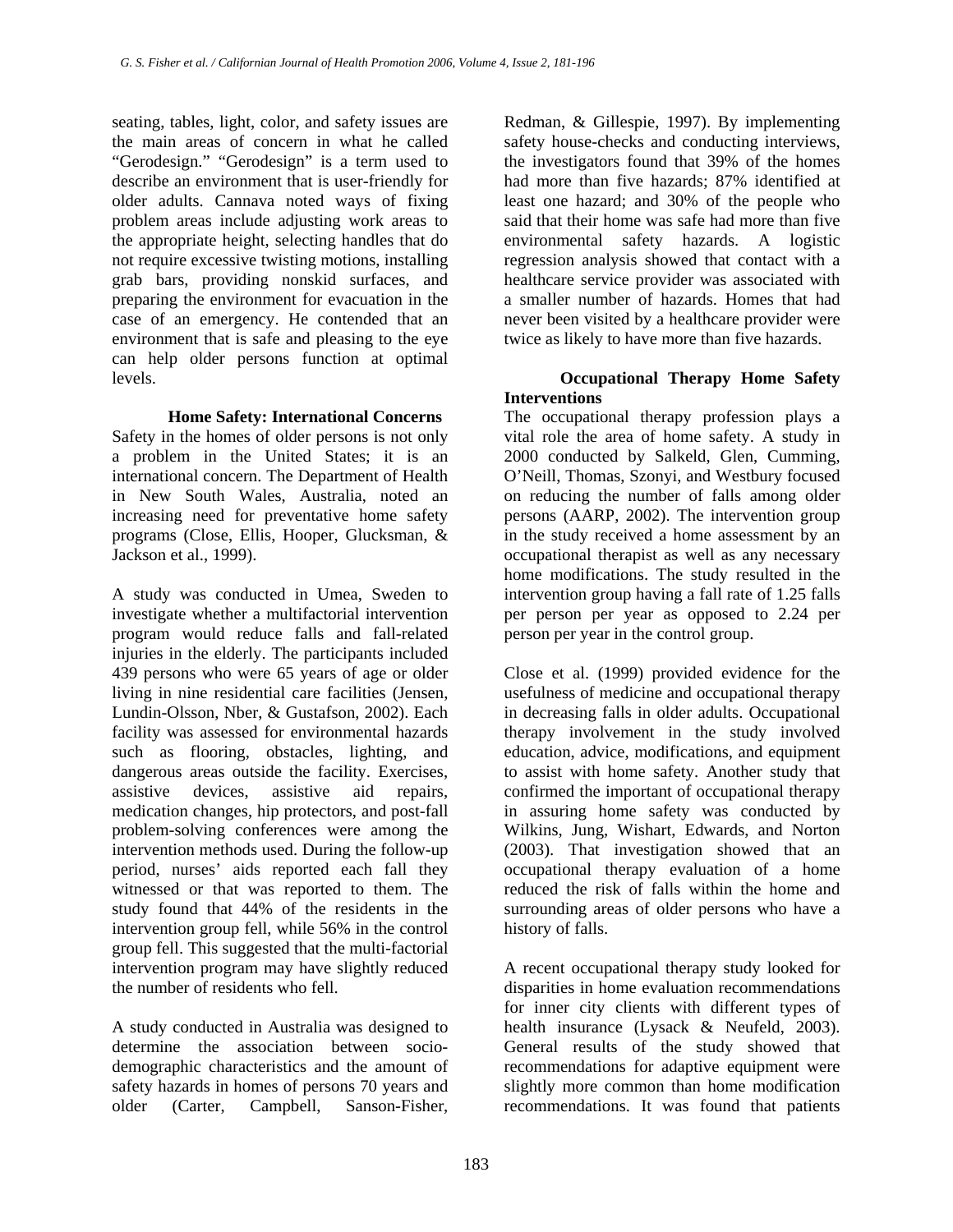with public health insurance received fewer home modification recommendations than those with private health insurance.

An occupational therapy study in 2001 involved revisiting participants in a 1997 investigation to see if they were adhering to environmental modification recommendations made in the earlier investigation (Cumming et al., 2001). Twenty-five (21%) of the participants did not adhere to any recommendations and 26 (21%) fully or partially adhered to all recommendations. Participants who believed it was possible to prevent falls by making home modifications were more than twice as likely to adhere than those who did not believe it was possible. Sixty-five percent of the participants at least partially adhered to 50 percent or more of the recommendations.

Occupational therapists investigated factors associated with elderly urban African-American women who return to living alone after their discharge from rehabilitation programs (Lysack, MacNeill, & Lichtenberg, 2001). The researchers found that nearly half (43%) of elderly urban African-American women who lived alone before admission returned immediately to live alone status following discharge. The rate of return to live-alone status increased to 65% six months after discharge. These high percentages demonstrated the need for the development of measures of environmental safety for the residences of older people living alone who may be at risk for falls or other accidents.

Suffering due to disability and deaths is emotionally taxing as well as costly (Miller, 2003). Miller emphasized that the occupational therapy profession must play a key role in educating others about safety concerns within the home and community. By doing so, the occupational therapy profession can demonstrate its important role in this area. According to Miller, older persons and their families in need of identifying and eliminating safety hazards in the home and community can benefit from this information. By eliminating home safety hazards, older people may be able to live independently for longer periods of time.

Moving to an assisted living facility may not be necessary if more programs to promote safety in the home are developed.

Russell, Fitzgerald, Williamson, Manor, and Whybrow (2002) described the safety clause as the belief in patients and/or caregivers being autonomous decision makers - as long as the therapist deems it safe. These researchers described the ethical conflict which emerges when there is a disparity between what the therapist recommends and what the client wishes to do. Occupational therapists may experience conflict between the legal rights of clients to do what they want to do versus the therapists' professional duty to provide healthcare or make recommendations.

# **Occupational Therapy Fall Prevention Assessments**

A recent occupational therapy study involved the development of an assessment to evaluate behavioral factors that protect people from falling (Clemson, Cumming, & Heard, 2003). The investigators developed an instrument called the Falls Behavioral Scale for Older People. Ten "dimensions" were isolated that contributed to understanding the behaviors and actions associated with the adaptations that older persons make to enhance their safety and protect themselves from falling. These include using a handrail, looking ahead for potential hazards when walking outdoors, avoiding ramps and other slopes, using a light when getting up at night, keeping shrubbery and plants trimmed back from pathways outdoors, noticing spills on the floor, and talking with someone about ways to prevent falls.

Another recent occupational therapy study investigated the validity of the Falls Efficacy Scale (FES), The Survey of Activities and the Fear of Falling in the Elderly (SAFE), and the Activities-Specific Balance Confidence Scale (ABC) (Hotchkiss, Fisher, Robertson, Ruttencutter, Schuffert et al., 2004). The study determined that none of the three assessments were able to accurately predict a person's frequency of falls, frequency of leaving the home, or the level of activity restriction. This indicated the need for the development of new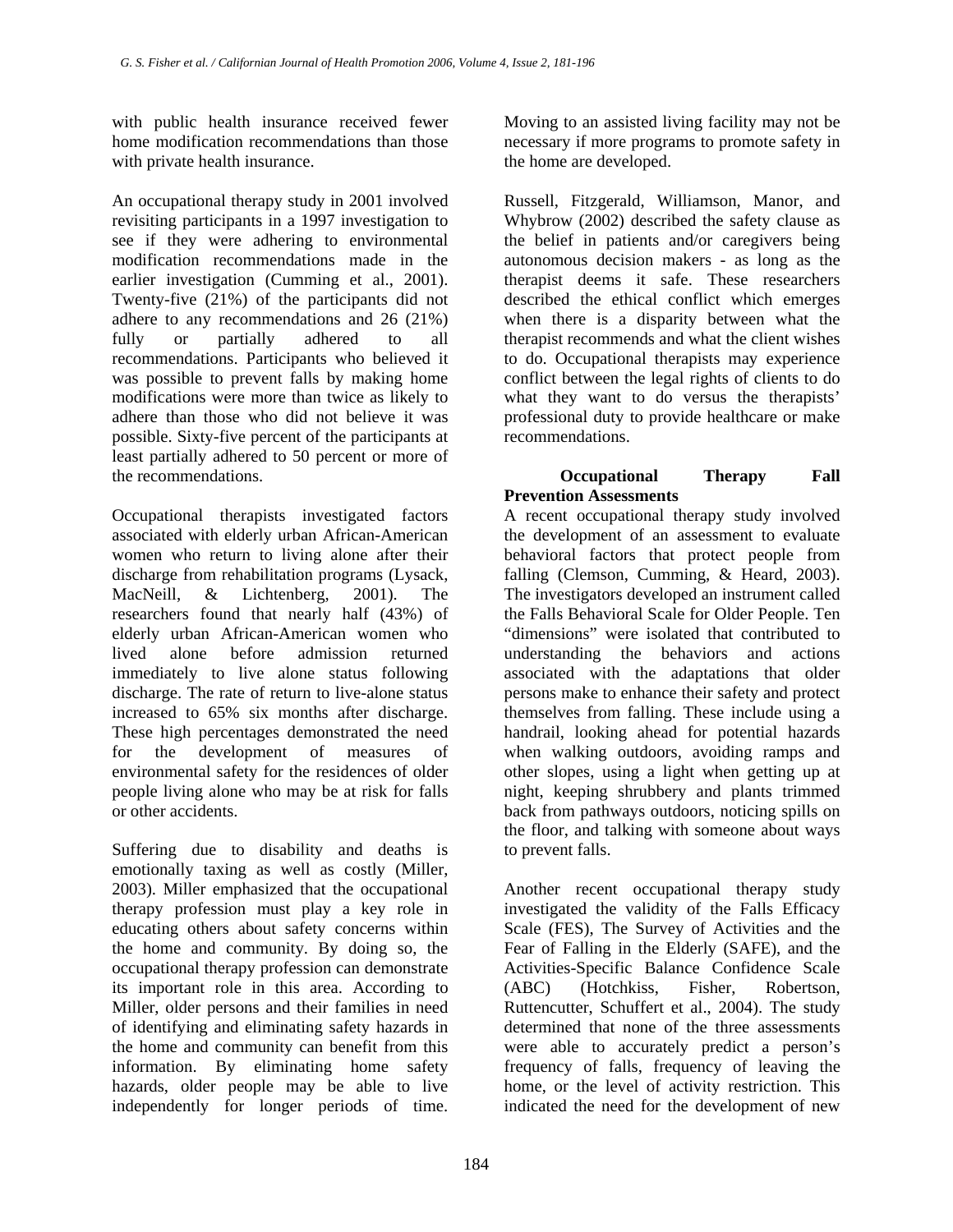assessments that can help improve home safety and in turn reduce the likelihood of falling.

## **Environmental Home Safety Assessments**

Effective home safety intervention begins with assessment. The Person-Environment-Occupation (PEO) model of practice stresses the importance of all three PEO domains, and serves as the theoretical basis for a number of occupational therapy assessments (Letts, Baum, & Perlmutter, 2003). However, because some of these assessments place much emphasis on the person and his/her occupational performance, they can not look in a very detailed way at specific environmental safety hazards. For example, Letts et al. note that the Functional Impairment Profile, the Memory and Behavior Problems Checklist, the Functional Behavior Profile, and the Revised Kitchen Task Assessment are PEO-based assessments which emphasize the person. They also point out that the Activity Card Sort and the Reintegration to Normal Living Index are assessment tools which emphasize occupation. There are not many occupational therapy assessments available which address features of the home from the standpoint of environmental safety in an indepth way.

Thorough environmental assessments are needed to prevent injuries and to deal with underlying architectural barriers and unsafe practices (Klein & Ritzel, 2001). Some existing home assessments have been designed to evaluate the level of safety within residences. The Safety for Older Consumers Home Safety Checklist, which was developed by the Consumer Product Safety Commission (n.d.), instructs the evaluator to assess areas of the home, including electrical and telephone cords, rugs, runners and mats, telephone areas, smoke detectors, electrical outlets and switches, light bulbs, space heaters, wood burning stoves, and emergency exit plans.

The Safety Assessment of Function and the Environment for Rehabilitation (SAFER) tool was developed by occupational therapists for occupational therapists in order to evaluate the ability of seniors and disabled persons to maintain their independence and live safely in

their homes and in the community (Comprehensive Rehabilitation and Mental Health Services, 2003). Both the SAFER and another standardized tool called The Home Occupational Environment Assessment provide useful occupational therapy strategies for assessing a client's residence (Letts et al., 2003).

We acknowledge the existence of these and other excellent assessments. However, our review showed that there was a need for an indepth occupational therapy assessment which more closely examines the many important aspects of environmental safety. We propose that this is an emerging occupational therapy practice area with much potential for development. Therefore, we decided to develop a user-friendly tool that exclusively addressed the environment and did not address client ability. The tool we developed is The Cougar Home Safety Assessment for Older Persons Version 1.0. (Cougar 1.0).

# **Method**

Institutional Review Board approval for this study was obtained at our college. Once approval was obtained, our study commenced.

# **Instrumentation: The Cougar 1.0**

Choosing an environmental assessment instrument was the first step involved in our study. Prior to developing the Cougar 1.0, we first explored the possible use of existing environmental assessments. The most comprehensive one which we found was the Safety for Older Consumers Home Safety Checklist. Although we found the checklist to be very helpful, we thought it was too detailed for our purpose. We also determined that it was too time consuming for an occupational therapist to administer within the course of one home visit. We sought to develop an environmental assessment tool for the home which would yield important information and at the same time could be administered in approximately one hour. After a thorough review of existing assessments, we decided to develop our own tool by adapting the Safety for Older Consumers Home Safety Checklist. The Safety for Older Consumers Home Safety Checklist is a publicdomain document found on the Internet. The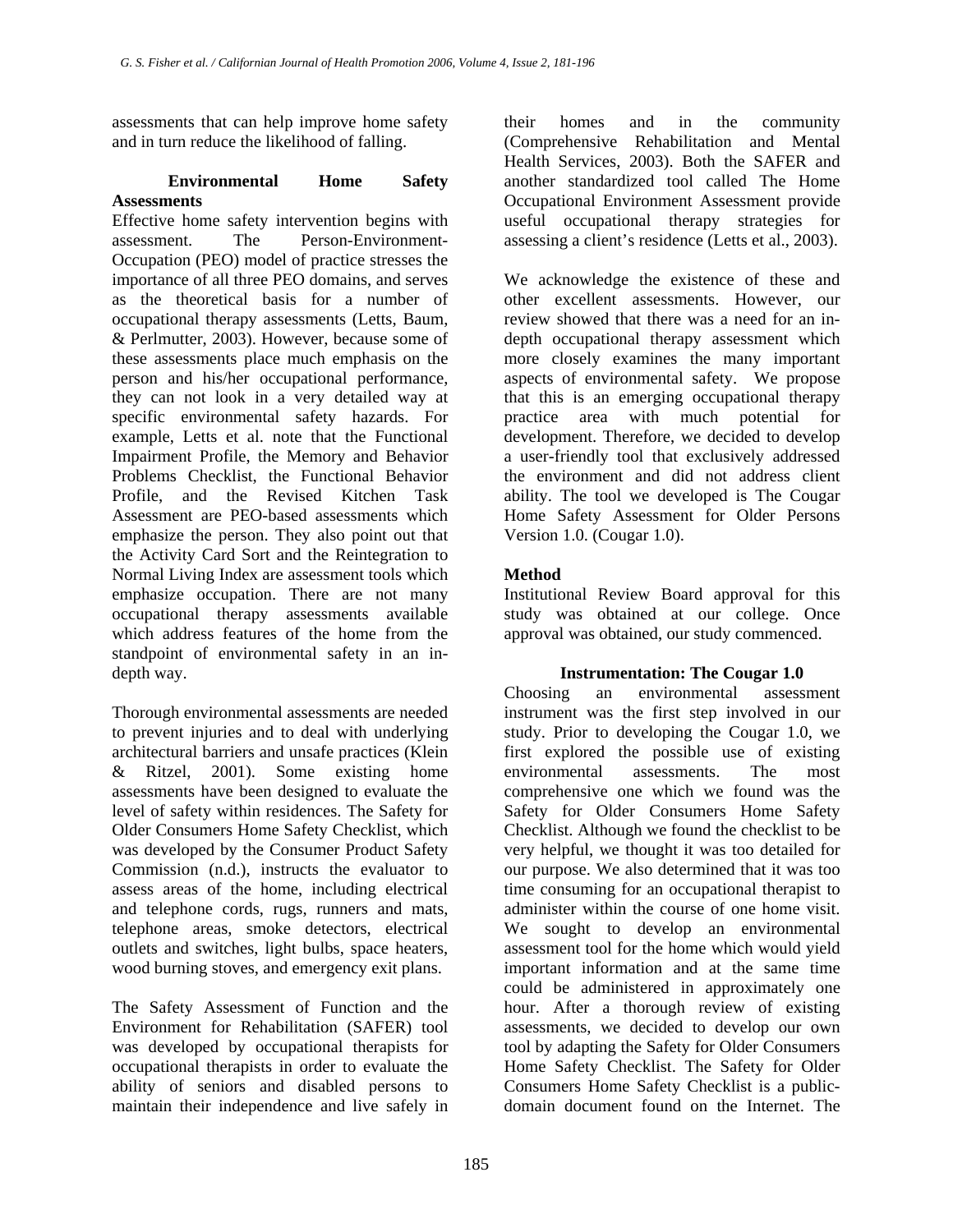Consumer Product Safety Commission generously grants permission to interested parties to utilize the Safety for Older Consumers Home Safety Checklist without permission. The Commission requests that they simply be notified when their checklist is reproduced or used in part. We have provided them with detailed information in this regard, according to their guidelines.

We, the researchers, adapted the Safety for Older Consumers Home Safety Checklist by condensing and paraphrasing its elements, and by selecting those criteria which we felt were within the scope of occupational therapy practice. We examined each criterion on an item by item basis to determine if it should be included on our instrument. We paraphrased and rephrased each chosen criteria to reflect the Cougar 1.0's unique format. A distinct effort was made to state each criterion in a clear and very concise manner. We devised a simple rating scale for the assessment criteria. The faculty chairperson and three graduate student researchers participated in this document adaptation process by continually examining, discussing, and refining the Cougar 1.0 draft during a series of approximately 8 weekly one hour meetings. Thus we developed the Cougar 1.0.

The Cougar 1.0 consists of 56 safety criteria. Each safety criterion is rated safe, unsafe, or not applicable. There is also an area for rater comments related to each criterion. The Cougar 1.0 is available [online](http://www.misericordia.edu/images/ot/Version 1.0.pdf) (Coolbaugh, Rhodes, & Bryan, 2004).

#### **Pilot Test**

Three occupational therapy graduate student researchers first piloted the use of the Cougar 1.0, with their research committee faculty chairperson, at the home of one of the researchers- to refine the assessment tool. Procedures for administration of the assessment were developed and followed by all researchers. The faculty advisor observed the student researchers in their administration of the assessment, and deemed them competent in its usage. It was determined that the time frame for

administration of the Cougar 1.0 would be approximately one hour.

## **Participating Residents**

In order to recruit participating residents, one researcher attended a meeting at a local church and held an informal information seminar to explain the purpose, methods, and criteria for participation in the study, and to allow any interested persons to ask questions. Inclusion criteria for the study involved being 65 years of age or older and living within the community in a home or apartment. A sign up sheet was made available for those who were interested in participating. Four residents signed up at the meeting. Word of mouth referrals of some potential resident participants were also obtained from a family member of the student researcher who was also a member of that church. That student researcher then contacted potential resident participants by telephone to determine their willingness to be in the study. If the individual agreed to participate, an appointment was made for the researchers to visit the resident's home to conduct the assessment.

#### **Procedure**

DePoy and Gitlin (2005) state that new instruments need to be tested for validity and reliability. They suggest testing for reliability and content validity, in particular. Bailey (1997) notes three aspects of reliability that are important in instrument development: testretest, split-half, and inter-rater. We chose to focus this, our initial investigation of the Cougar 1.0, on inter-rater reliability. We felt that the other aspects of reliability could be addressed in later studies.

**Establish Inter-Rater Reliability**. Inter-rater reliability is the degree to which separate raters agree when grading criteria or making observations of the same phenomenon during testing. We conducted a field test of the Cougar 1.0 assessment in order to establish its inter-rater reliability. After our pilot assessment was completed, three occupational therapy graduate student investigators simultaneously visited 14 residences of older persons age 65 and older. All of these older persons lived independently in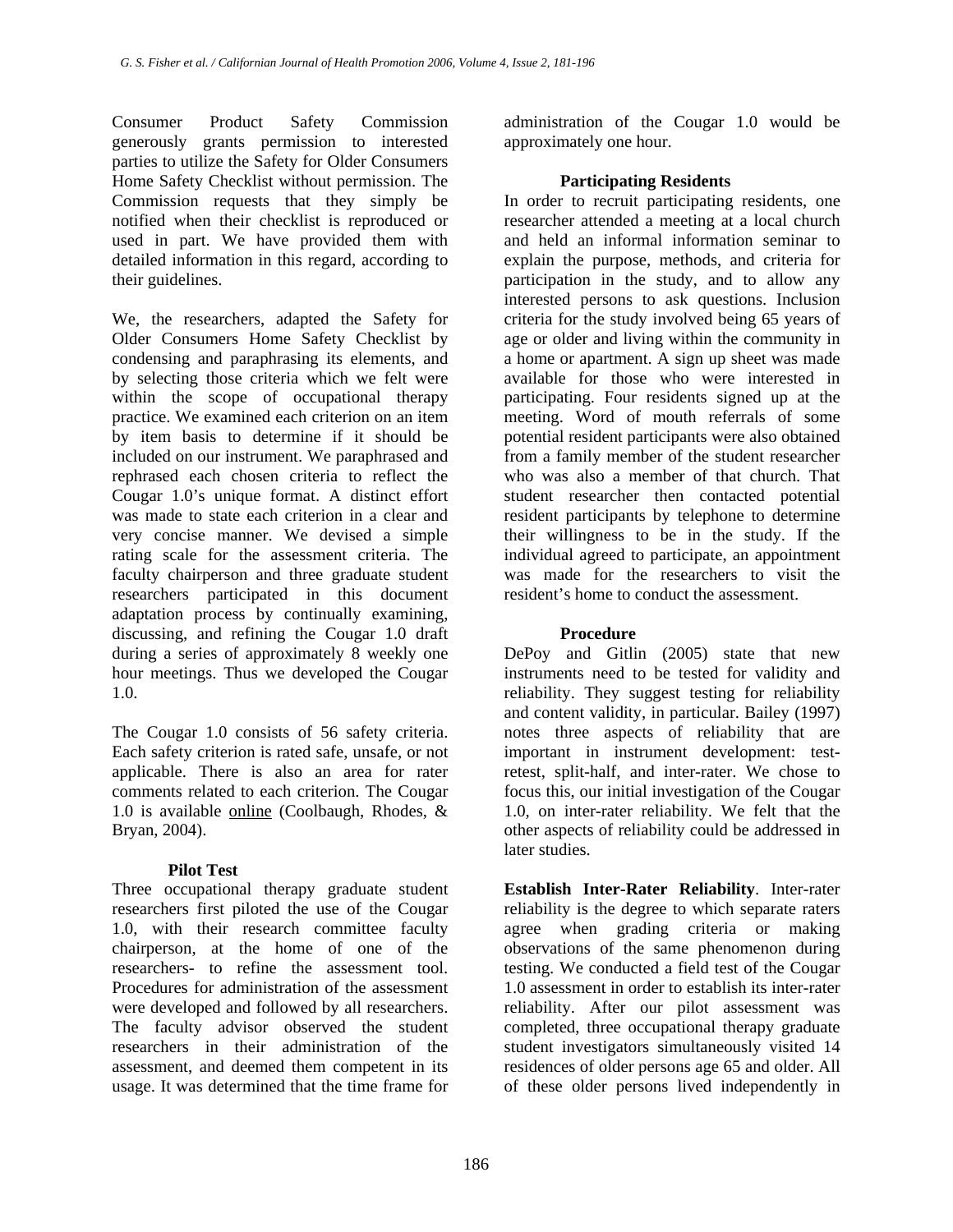their own private homes or apartments in the community.

After obtaining informed consent from each participating resident, the assessment process began. Participating residents were asked to complete a demographic information sheet. Demographic information collected included age, gender, type of housing, assistance received, and accidents that happened.

In the next step, the three graduate student researchers assessed each residence simultaneously (using the Cougar 1.0), asking questions and seeking clarification from the residents. The three raters then separately and privately made their own individual ratings on all the criteria of the Cougar 1.0. At the time of the assessment the raters did not converse with each other about their ratings, nor did they view each others' findings.

**Establish Content Validity- Participating Resident and OT Specialist Expert Panels.** The content validity of an instrument is the extent to which its criteria represent the construct being measured (DePoy & Gitlin, 2005). Portney and Watkins (2000) state that content validity is established subjectively. They suggest having an expert panel review the instrument to determine if its criteria adequately address what they seek to measure. Therefore, we established two expert panels to address the content validity of the Cougar 1.0: a panel of O.T. specialists, and the panel of participating residents.

After the three raters completed their assessments of each home, the participating residents were asked to complete a questionnaire in which they gave their opinion of the assessment process. The researchers also sent a survey to O.T. specialists to obtain their opinion on the validity of the Cougar 1.0. The O.T. specialist surveys were sent to occupational therapy practitioners listed in the American Occupational Therapy Association (AOTA) specialist directory under the categories of accessibility/ adaptive devices, advocacy/ independent living, environment, home care, and geriatrics (AOTA, n.d.). Email requests were

sent to 126 OT specialists. In these requests, the O.T. specialists were asked to examine the Cougar 1.0 and answer six questions which focused on the content and structure of the assessment.

# **Data Analysis**

**Inter-Rater Reliability.** The most commonly used indices for inter-rater reliability include percent agreement, Cohen's kappa, Holsti's method, Scott's pi, and Krippendorff's alpha (Stemler, 2001). If calculating percent agreement to examine inter-rater reliability, Stemler recommended that Cohen's kappa also be determined. This is because the calculation of percent agreement does not account for the likelihood that by chance alone raters may have rated something identically. Cohen's kappa does account for the fact that chance identical ratings may have occurred. Therefore, we calculated percent agreement and Cohen's kappa for the findings of the three researchers on the 14 Cougar 1.0 assessments. We used the Program for Reliability Assessment with Multiple Coders (PRAM) to perform these calculations (Skymeg Software, n.d.). PRAM is recommended as an effective software program for calculating interrater reliability statistical measures (Lombard, Snyder-Duch, & Backen, 2004).

**Most Common Ratings on Cougar 1.0.** After the aforementioned calculation of inter-rater reliability, the Cougar 1.0 ratings of the three raters were then analyzed to determine the most common rating across all three raters. For example, if one rater identified a criterion as safe and two raters identified the same criterion as unsafe, the most common rating was determined as unsafe. Frequency counts and percentages of the number of safe, unsafe, and not applicable findings were tabulated using both SPSS 11.0 (Statistical Package for Social Sciences, n.d.) and Excel software (Microsoft Office Online, n.d.).

**Participating Resident and OT Specialist Questionnaires**. Descriptive statistics, using Microsoft Excel and SPSS 11.0, were calculated on the quantitative data obtained via the participating resident and OT specialist questionnaires. A content analysis was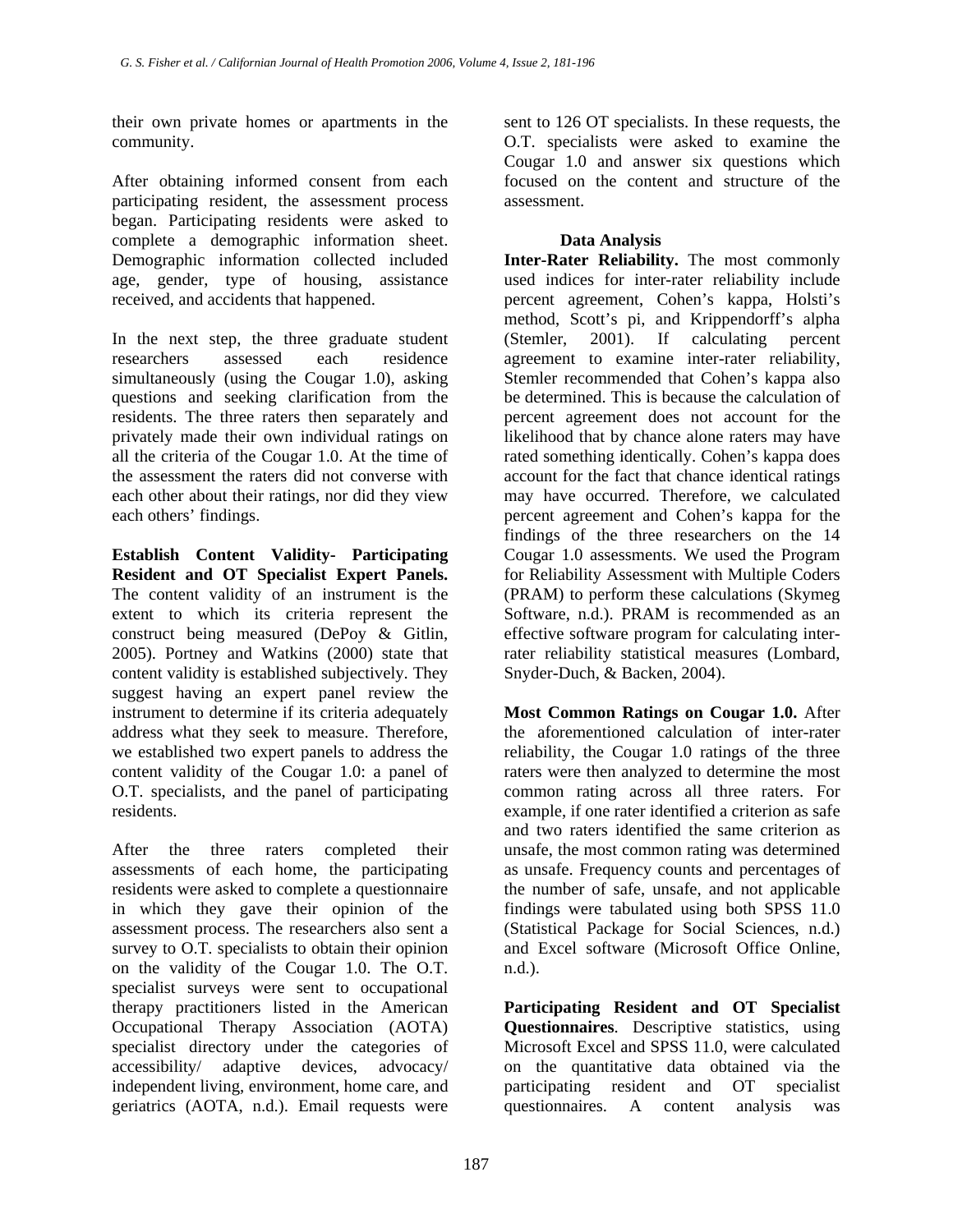conducted to analyze the written comments of the participating residents and the OT specialists.

## **Results**

# **Participating Residents**

The Cougar 1.0 pilot study included 14 participating residents (13 females and one male), with an average age of 77 years. Seven participating residents lived in two story homes; three participating residents lived in ranch style homes; two participating residents lived in apartments; and two participating residents lived in double block homes. The average number of rooms per home was seven. One residence had six rooms; two had eleven rooms; two residences had nine rooms; two residences had seven rooms; three residences had eight rooms; and four residences had five rooms. The participating residents' socioeconomic circumstances were observed by the graduate student researchers to range from low- to highmiddle class, and different ethnic backgrounds were observed.

Out of 14 participating residents, ten stated that they received assistance in their homes. The distance between the participating residents' residences and the residences of those providing assistance ranged from 0 miles (for those living with the participating residents) to 16 to 20 miles away. The average distance between the participants' homes and their respective assistance providers was 4.6 miles.

Two of the fourteen participating residents stated that they fell in their homes within the last year. The remaining twelve participating residents reported no falls or injuries.

#### **Inter-rater Reliability of Cougar 1.0**

The percent agreement of the three raters at the 14 residences was 0.901, indicating 90% agreement. The Cohen's Kappa calculation for the 3 raters was found to be 0.506. Stemler (2001) reported that a Cohen's kappa at this level represents moderate strength of agreement between raters.

# **Cougar 1.0 Findings**

The most common ratings for all 56 Cougar 1.0 criteria are displayed in [Appendix A.](#page-13-0) The items that were found unsafe in the majority of homes include the following: lack of grab bars near toilets, no emergency numbers posted near phones, presence of non-grip throw rugs, lack of fire extinguishers, and lack of step stools. Twenty criteria of the Cougar 1.0 were found to be safe in all participating residents' homes.

# **Participating Resident Feedback**

All 14 participating residents completed and returned their feedback questionnaires, resulting in a response rate of 100% on this component of the study. Their responses were: Were Any Areas of Your Home Identified as Unsafe? (86%); Do you plan to make changes to your home based on the Cougar 1.0? (71%); Did you learn new information about home safety?  $(71\%)$ .

As part of the participating resident questionnaire, all 14 participating residents were asked if any areas of their homes were identified as unsafe by the researchers. 86% of participating residents stated that one or more areas of their home were identified as unsafe. This is critical to the field test because unsafe areas were found in all of the participating residents' homes, even though 14% of participating residents did not recognize this. This gap appears to indicate a need for a followup visit by an occupational therapist, after residents undergo initial assessment via the Cougar 1.0

As part of the participating resident questionnaire, participants were asked if they planned on making changes to correct the unsafe areas that were identified during the Cougar 1.0 pilot study. 71% of participating residents stated that they planned on making changes to their homes based on the feedback from the Cougar 1.0 researchers. Additionally, 71% of the participating residents stated that they learned new information about home safety by participating in the Cougar 1.0 pilot study.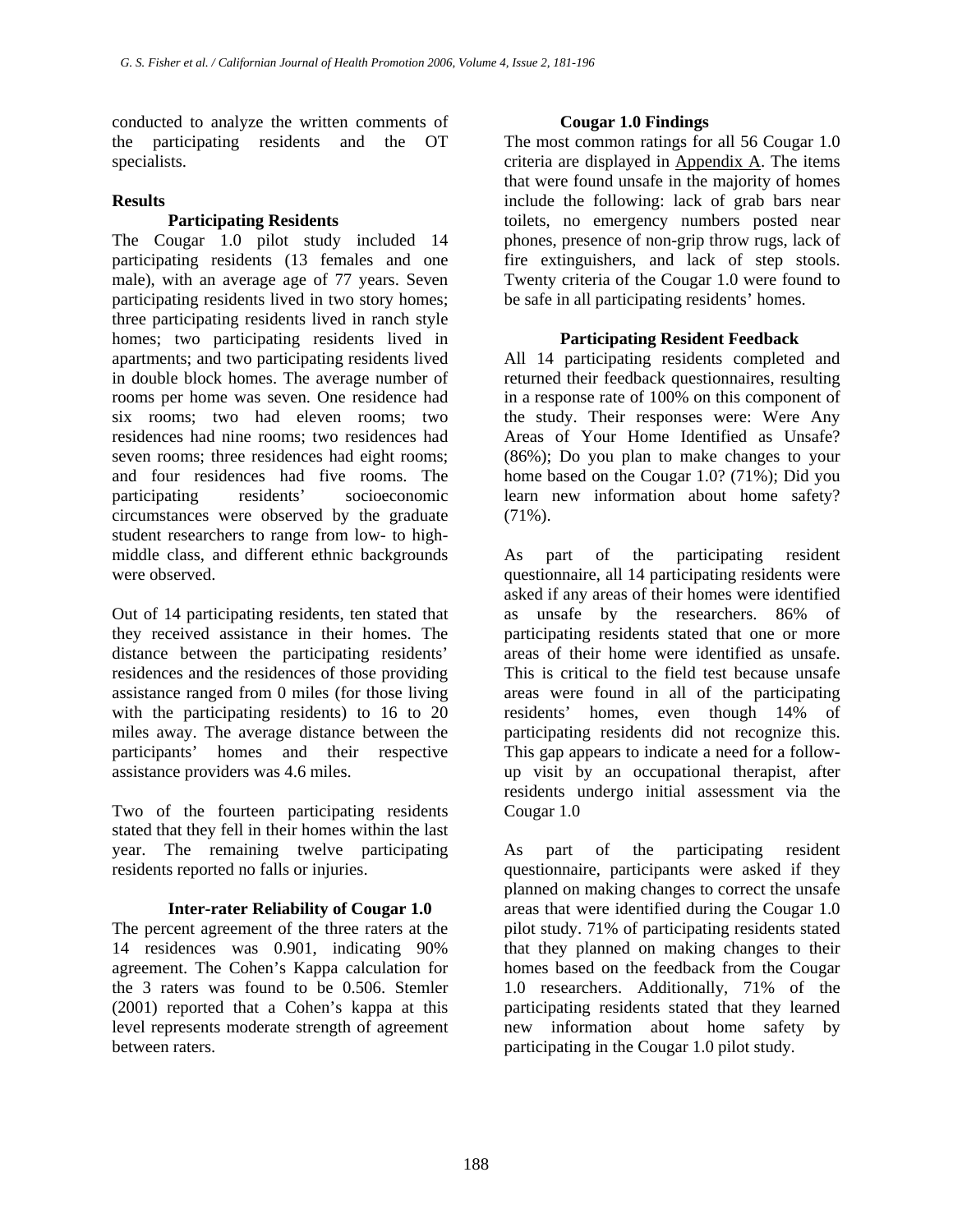#### **O.T. Specialist Feedback**

35 of the 126 O.T. specialists to whom we sent e-mails responded by completing the survey, resulting in a response rate of 28%. 86% of the O.T. specialists stated that the Cougar 1.0 does address the main environmental safety issues facing older persons in their homes. 91% of the specialists stated that the Cougar 1.0 was designed in a user-friendly format and 74% of specialist responders stated that they would use the Cougar 1.0 in practice if it were available in print.

When asked to state the strengths of the Cougar 1.0, 37% stated that it was quick and simple; 37% stated that it was comprehensive, and five specialists responded that it was organized well.

**O.T. Specialist Suggestions for Altering Cougar 1.0.** The O.T. specialists responded to the question of how the Cougar 1.0 should be changed in the following manner: 31% of the specialists stated that the Cougar 1.0 should not only address the safety of the environment but should take into consideration the physical ability and mental status of the clients. 9% of the specialists felt that the Cougar 1.0 should be more compact. 11% questioned the point of adding up the scores: "What is the point of adding up safe/unsafe? What is the value of identifying a numerical score?" One specialist asked, "What is the significance of the score? It seems to me that any one issue could have disastrous implications depending on the situation." The importance of creating an assessment such as the Cougar 1.0 is indirectly reinforced by the previous quote- it addresses the need to decrease or eliminate safety hazards in the homes of older persons.

Regarding the question as to whether or not safety areas should be added to the Cougar 1.0, 37% of the specialists would add a section regarding clients' abilities instead of just addressing the environment, 11% agreed that a section for doorways should be added, 11% had the opinion that medication should be addressed, and 9% stated that accessibility in regard to entrances and exits of the home should be addressed.

# **Discussion**

Our findings demonstrate that the Cougar 1.0 possesses moderate inter-rater reliability. Additional studies are needed to investigate the instrument's test-retest and split-half reliability. The content validity of the Cougar 1.0 assessment is supported by the favorable comments of both the O.T. specialists and the participating residents.

# **Recommendations for Practice and Education**

The researchers recommend the use of the Cougar 1.0 by practicing occupational therapists. Occupational therapists in facility-based practice can collaborate with clients in completing the checklist or use the assessment as a guide when they visually inspect residences during home visits. The Cougar 1.0 could also be useful in the home health area of practice to determine specific hazards in need of modification.

Certified occupational therapy assistants may be trained to use the Cougar 1.0. The Cougar 1.0 could be used by other professionals such as physical therapists and nurses as part of a home health care plan. One O.T. specialist stated that the Cougar 1.0 "could be used as a take home list for a family to save treatment time when a therapist is with the individual to determine what works best in their environment for what they typically do in it." The Cougar 1.0 could also be utilized by occupational therapy professionals as a screening tool for environmental safety hazards in community based programs for the well elderly.

A need for placing more emphasis on home safety in O.T. educational programs to prepare future occupational therapists may be indicated. Training occupational therapy students in the use of the Cougar could contribute to their ability to assure the home safety of their clients.

# **Recommendations for Further Development of the Cougar**

Continued refinement of the Cougar 1.0 is recommended. Fellow student researchers have already very recently refined it through the development of the Cougar 2.0 and 3.0. Reports from these later instrument development studies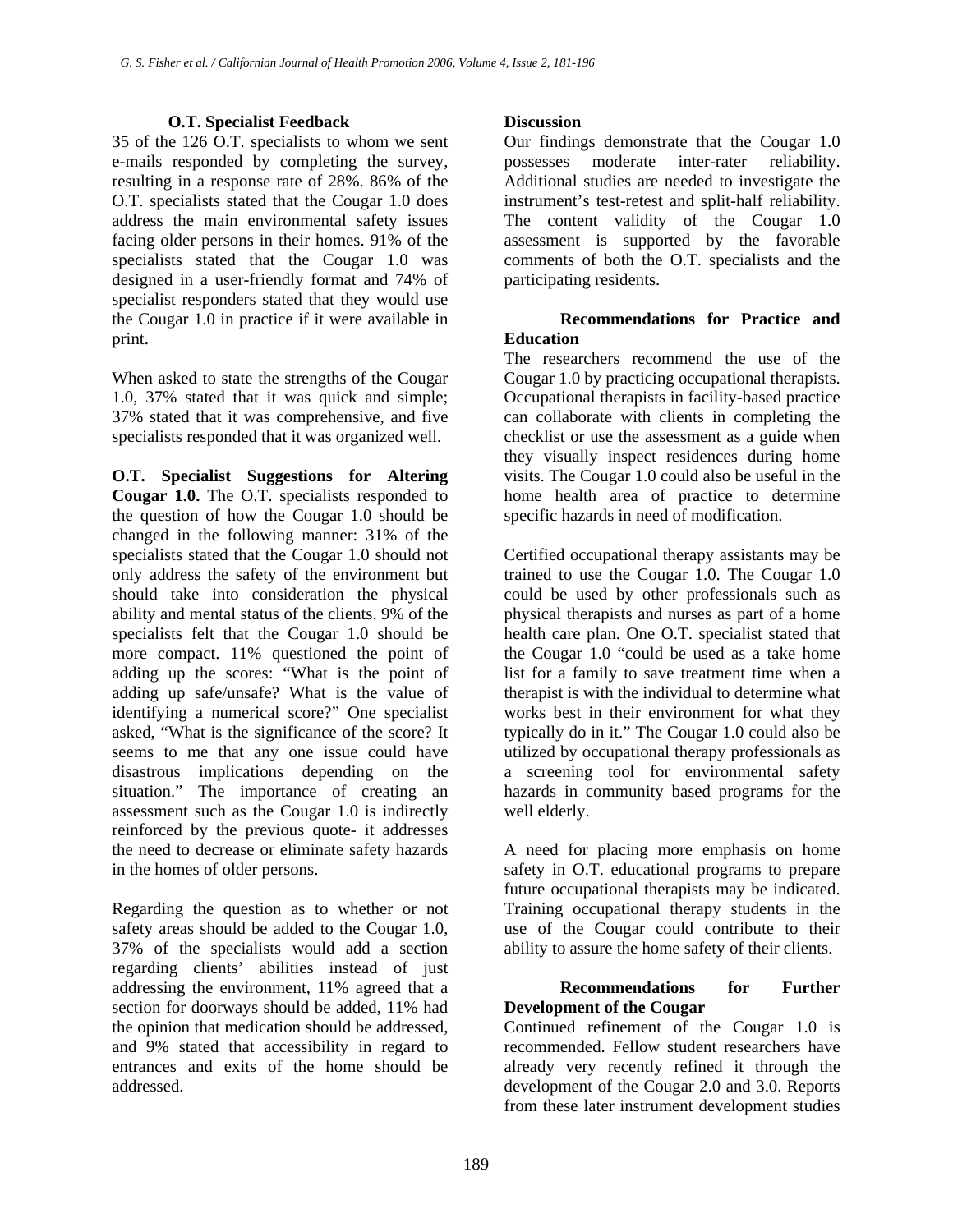are currently being written and will be disseminated in the future. Continued revisions will help insure the creation of a strongly reliable and valid assessment.

There is also increasing recognition of the potential value of revising the Cougar so that it addresses the person and occupation, in addition to the environment. It is recognized that inclusion of these other factors would render a more comprehensive assessment tool. Nonetheless, the researchers are cautious in this regard. They are concerned that an effort to examine multiple factors- such as client performance- may dilute the assessment's emphasis on the environment.

#### **Limitations**

One limitation of our study was the small sample size of fourteen participating residents. Other limitations include the student researchers' limited time to participate in the study (one college semester for data collection, and one college semester for data analysis and report-writing), a limited geographic area of study, and the fact that the participating residents were predominantly Caucasian females. Another limitation may have been the use of the alpha version of PRAM to analyze our data. This may be detrimental to the results because the PRAM software program is rather new and may still contain problems areas. Future research and development of the Cougar needs to consider these limitations.

# **Conclusion**

Numerous studies indicate the need for environmental assessment by instruments such as the Cougar 1.0. For example, Klein and Ritzel (2001) reported falls to be responsible for 50% of all injury-related deaths in older persons, and recommend that health care professionals consider both individual and environmental factors to reduce falls in older persons. Beghe (2004) found that risk of falling in older people was reduced by using a "multidisciplinary, multifactorial, health, or environmental risk factor screening or intervention program" (p. 2). Weir and Culmer (2004) reported that "a directed assessment and modification of

environmental hazards" (p. 1) can be a benefit to those with a history of falls.

Safety hazards may exist secondary to a lack of awareness on the part of older persons. According to one of our study's participating residents, assessment via the Cougar 1.0 can increase awareness: "[The Cougar 1.0] demonstrates what areas of a home are potentially dangerous and creates awareness of such circumstances and provides suggestions for remedying such hazards." Decreased awareness may stem from a lack of resources such as pamphlets and educational training for older persons and/or their caregivers in communitybased facilities. A call for such education arises from this field test of the Cougar 1.0.

Healthy People 2010 (HP 2010) is a nationwide effort which aims to improve public health and develop a comprehensive health care system for all Americans (Kyler & Merryman, 2000). The Cougar 1.0 may be useful toward the accomplishment of the first goal of HP 2010: to increase healthy life in quantity and years. By using the Cougar 1.0 as a screening tool by occupational therapists or others, older persons may be able to lead longer, safer, and healthier lives in the comfort of their own homes.

This field-test showed the Cougar 1.0 is a reliable and valid tool for assessing home safety. The findings of this study conclude that there are indeed safety hazards that need to be addressed and remedied. The average per patient cost of medical expenses related to falls in 1994 was \$12,392 (Tinetti et al., 1994). This amount is much greater than the cost of an environmental assessment with a tool such as the Cougar 1.0. Per patient fall medical costs are also far greater than the low cost of many simple yet important environmental modifications. Many of the safety hazards identified in the Cougar 1.0 field test can be easily remedied by simples measures such as posting telephone numbers by the phone, obtaining fire extinguishers, installing grab bars, and obtaining throw rugs and bath mats without non-slip backing. Occupational therapists can utilize the Cougar 1.0 to address environmental hazards and educate older persons on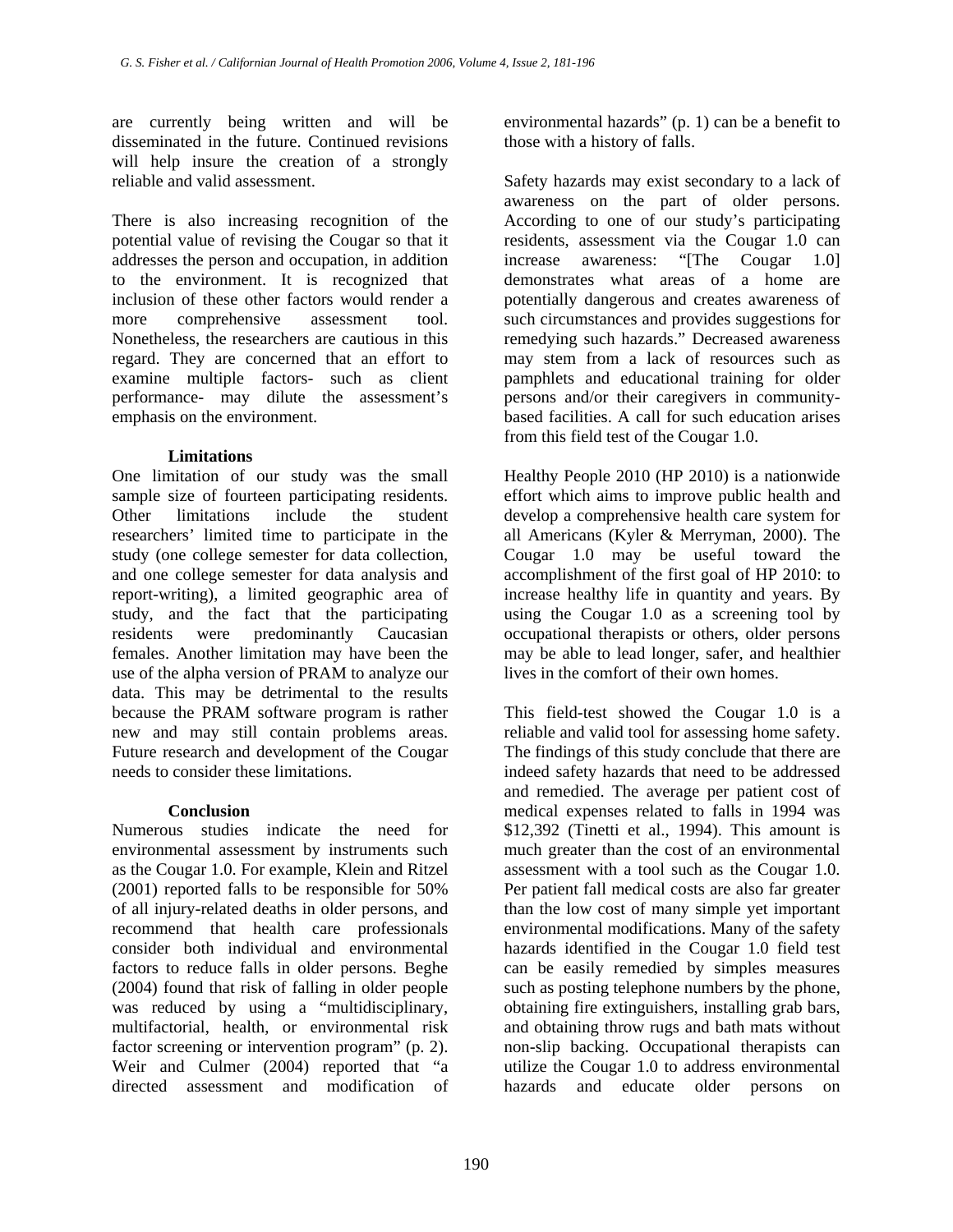suggestions to increase safety in their home environment easily and cost-effectively.

#### **References**

- American Association of Retired Persons (AARP). (2002). Falls among older persons and the role of the home: An analysis of cost, incidence, and potential savings from home modification. Retrieved January 23, 2004, from [http://research.aarp.org/il/ib56\\_falls.html](http://research.aarp.org/il/ib56_falls.html)
- American Occupational Therapy Association. (n.d.) AOTA's Specialist Directory. Retrieved February 21, 2005, from <http://www.aota.org/featured/area6/links/FindAnOT1.asp?S=1>
- Bailey, D. (1997). Research for the health professional- a practical guide (2nd ed.). Philadelphia: F. A. Davis.
- Beghe, C. (2004). Review: Interventions targeting intrinsic and environmental risk factors reduce falls in older person. American College of Physicians Journal Club, 141(1), 17.
- Brandeis University. (2003). Injuries to the elderly cost more than \$8 billion annually. Retrieved January 26, 2004, from

<http://my.brandeis.edu/news/item?news%5fitem%5fid=101125&show%5frelease%5fdate=1>

- Cannava, E. (1994). Gerodesign: Safe and comfortable living spaces for older adults. Geriatrics, 49(11), 45-49.
- Carter, S. E., Campbell, E. M., Sanson-Fisher, R. W., Redman, S., & Gillespie, W. J. (1997). Environmental hazards in the homes of older people. Age and Aging, 26, 195-202.
- Clemson, L., Roland, M., & Cumming, R.G. (1997). Types of hazards in the homes of elderly people. The Occupational Therapy Journal of Research, 17(3), 200-213.
- Clemson, L., Cumming, R. G., & Heard, R. (2003). The development of an assessment to evaluate behavioral factors associated with falling. American Journal of Occupational Therapy, 57(4), 380-388.
- Close, J., Ellis, M., Hooper, R., Glucksman, E., Jackson, S., Swift, C. (1999). Prevention of falls in the elderly trial (PROFET): A randomized controlled trial. The Lancet (353), 93-97.
- Comprehensive Rehabilitation and Mental Health Services. (2003). SAFER tool. Retrieved October 29, 2003, from <http://www.cotarehab.ca/index.cfm?fuseaction=Products>
- Consumer Product Safety Commission. (n.d.). Safety for older consumers home safety checklist. Retrieved November 23, 2003, from <http://www.cpsc.gov/CPSCPUB/PUBS/701.html>
- Coolbaugh, K., & Rhodes, C., & Bryan, N. (2004). The cougar home safety assessment for older persons version 1.0. Retrieved May 2, 2005, from [http://www.misericordia.edu/images/ot/Version%201.0.pdf](http://www.misericordia.edu/images/ot/Version 1.0.pdf)
- Cumming, R. G., Thomas, M., Szonyi, G., Frampton, G., Salkeld, G., & Clemson, L. (2001). Adherence to occupational therapist recommendations for home modifications for falls prevention. American Journal of Occupational Therapy, 55, 641-648.
- DePoy, E., and Gitlin, L. (2005). Introduction to research- Understanding and applying multiple strategies (3rd ed.). St. Louis: Elsevier/Mosby.
- Fleming, D. W. (2002). Falls among older Americans: CDC prevention efforts before the senate subcommittee on aging, committee on health, education, labor and pensions. Retrieved January 18, 2004, from <http://www.hhs.gov/asl/testify/t020611.html>
- Gill, T., William, C. S., Robison, J. T., & Tinetti, M. E. (1999). A population-based study of environmental hazards in the homes of older persons. American Journal of Public Health, 89, 553.
- Hotchkiss, A., Fisher, A., Robertson, R., Ruttencutter, A., Schuffert, J., & Barker, D. B. (2004). Convergent and predictive validity of three scales related to falls in the elderly. American Journal of Occupational Therapy, 58(1), 100-103.
- Jensen, J., Lundin-Olsson, L., Nyberg, L., & Gustafson, Y. (2002). Fall and injury prevention in older people living in residential care facilities: A cluster-randomized trial. Annals of Internal Medicine, 146, 733-741.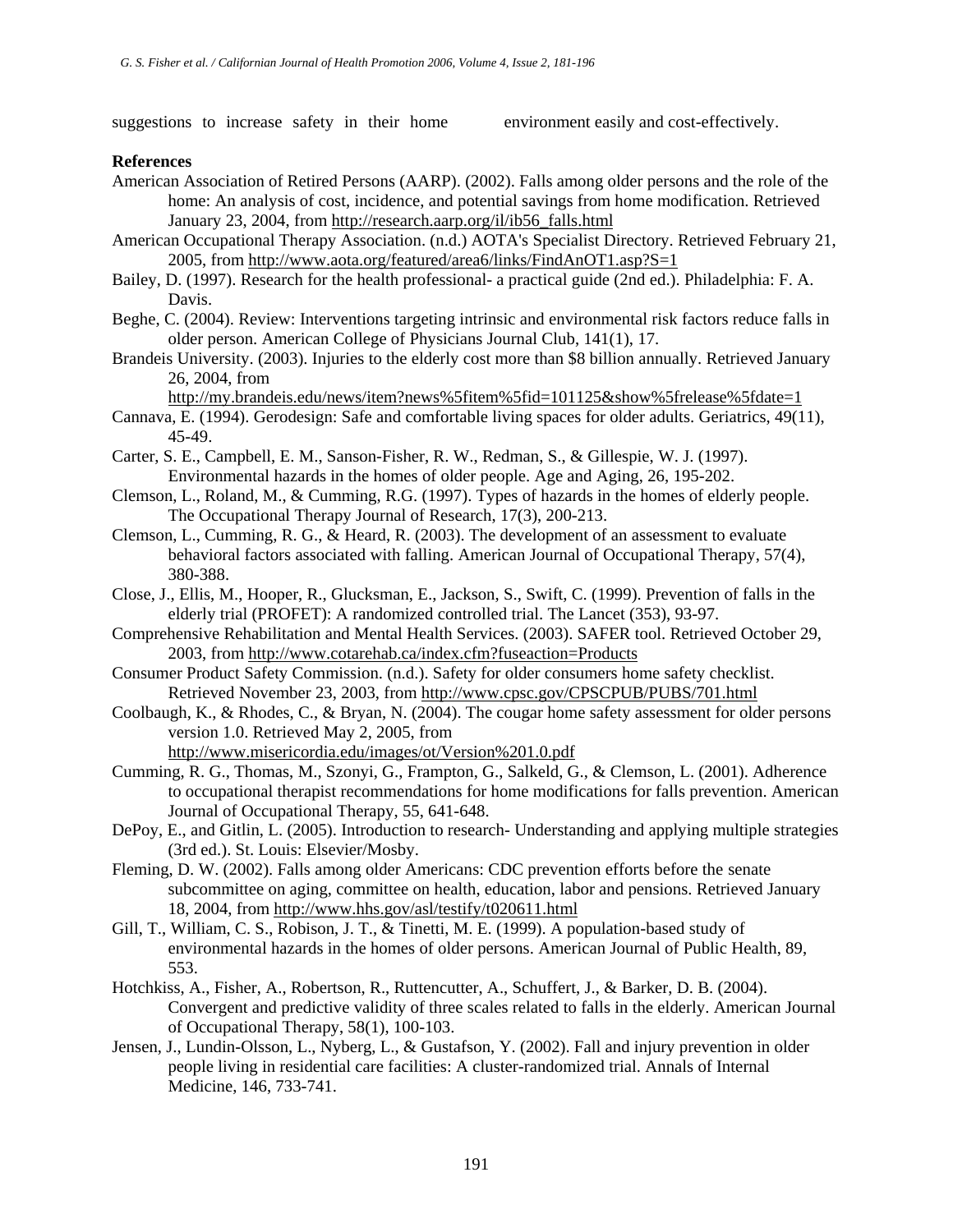- Klein, K., and Ritzel, D. (2001). Falls pose a serious threat to the elderly. Retrieved January 24, 2005, from <http://www.nsc.org/issues/ifalls/falthreat.htm>
- Kyler, P., & Merryman, M. B. (2000, November 6). Healthy people 2010. OT Practice, CE-1-CE-7.
- Letts, L., Baum, C., & Perlmutter, M. (2003). Person-environment-occupation assessment with older adults. OT Practice, 8(10), 27-34.
- Lombard, M., Snyder-Duch, J., and Bracken, C. (2004). Practical resources for assessing and reporting intercoder reliability in content analysis research projects. Retrieved January 21, 2005, from <http://www.temple.edu/mmc/reliability>
- Lysack, C. L., MacNeill, S. E., & Lichtenberg, P. A. (2001). The functional performance of elderly urban African American women who return home to live alone after medical rehabilitation. American Journal of Occupational Therapy, 55, 433-440.
- Lysack, C. L., & Neufeld, S. (2003). Occupational therapist home evaluations: Inequalities, but doing the best we can? American Journal of Occupational Therapy, 57, 369-379.
- Microsoft Office Online. (n.d.). Excel. Retrieved February 21, 2005, from [http://office.microsoft.com/en](http://office.microsoft.com/en-us/FX010858001033.aspx)[us/FX010858001033.aspx](http://office.microsoft.com/en-us/FX010858001033.aspx)
- Miller, P. A. (2003). Home safety: The expanding role of OT.OT Practice, 8(1), 10-14.
- National Center for Injury Prevention and Control. (n.d., a). 10 leading causes of death, United States. Retrieved February 2, 2005, from <http://webappa.cdc.gov/cgi-bin/broker.exe>
- National Center for Injury Prevention and Control. (n.d., b). Unintentional fall deaths and rates per 100,000. Retrieved February 2, 2005, from <http://webappa.cdc.gov/cgi-bin/broker.exe>
- National Center for Injury Prevention and Control. (n.d., c). Unintentional fall nonfatal injuries and rates per 100,000. Retrieved February 2, 2005, from <http://webappa.cdc.gov/cgi-bin/broker.exe>
- National Center for Injury Prevention and Control. (n.d., d). Unintentional residential fire/flame deaths and rates per 100,000. Retrieved February 2, 2005, from [http://webappa.cdc.gov/cgi](http://webappa.cdc.gov/cgi-bin/broker.exe)[bin/broker.exe](http://webappa.cdc.gov/cgi-bin/broker.exe)
- National Center for Injury Prevention and Control. (n.d., e). 2002, United States unintentional fall deaths and rates per 100,000. Retrieved February 2, 2005, from [http://webappa.cdc.gov/cgi](http://webappa.cdc.gov/cgi-bin/broker.exe)[bin/broker.exe](http://webappa.cdc.gov/cgi-bin/broker.exe)
- Portney, L. G., & Watkins, M. P. (2000). Foundations of clinical research- applications to practice (2nd ed.). Upper Saddle River: Prentice Hall Health.
- Russel, C., Fitzgerald, M. H., Williamson, P., Manor, D., & Whybrow, S. (2002). Independence as a practical issue in occupational therapy: The safety clause. American Journal of Occupational Therapy, 56, 369-379.
- Skymeg Software. (n.d.). PRAM: a program for reliability assessment with multiple coders. Retrieved February 15, 2005, from <http://www.geocities.com/skymegsoftware/pram.html>
- Statistical Package for Social Sciences. (December 2001). SPSS base for windows (Version 11.0) [Computer software]. Chicago, IL: SPSS Inc.
- Stemler, S. (2001). An overview of content analysis. Practical Assessment, Research & Evaluation, 7(17). Retrieved January 24, 2005, from <http://pareonline.net/getvn.asp?v=7&n=17>
- Tanner, E. K. (2003). Assessing home safety in homebound older adults. Geriatric Nursing, 24(4), 250- 256.
- Tinetti, M. E., Baker, D. I., McAvay, G., Claus, E. B., Garrett, P., Gottschalk, M., Koch, M. L., Trainor, K., & Horwitz, R.I., 1994). (2004). A multifactorial intervention to reduce the risk of falling among elderly people living in the community. New England Journal of Medicine, 331, 821-827.
- United States Census Bureau. (2001, October). The 65 years and over population: 2000. Retrieved February 2, 2005, from <http://www.census.gov/prod/2001pubs/c2kbr01-10.pdf>
- United States Department of Health and Human Services. (2003). A profile of older Americans. Retrieved January 26, 2004 from <http://www.aoa.gov/prof/statistics/profile/2003/2003profile.pdf>
- Weir, E., and Culmer, L. (2004). Fall prevention in the elderly population. Canadian Medical Association Journal, 171, 724.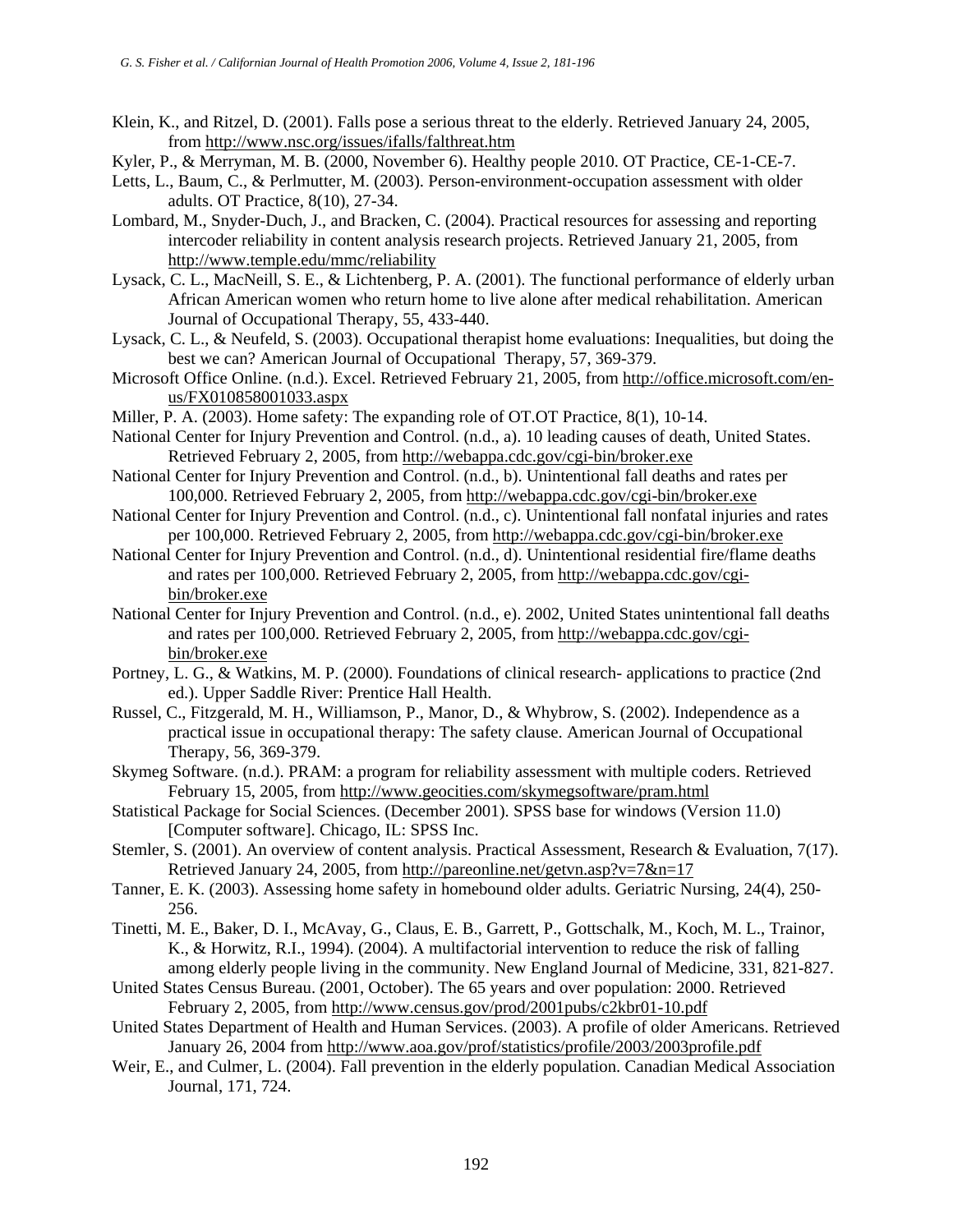- Wilkins, S., Jung, B., Wishart, L., Edwards, M., & Norton, S. G. (2003). The effectiveness of communitybased occupational therapy education and functional training programs for older adults: A critical literature review. Canadian Journal of Occupational Therapy, 70, 214-225.
- Woodland, J. E., & Hobson, S. J. G. (2003). An occupational therapy perspective on fall prevention among community-dwelling older adults. Canadian Journal of Occupational Therapy, 70, 174- 181.

#### **Acknowledgements**

We would like to thank the participating residents for completing the field test, and Molly Mika, M.S., OTR/L, for her feedback during the writing of this paper. We would also like to acknowledge and thank the Consumer Product Safety Commission for providing a checklist which we adapted in the development of the Cougar 1.0.

#### **Author Notes**

At the time of this study, Kristen Coolbaugh, MS, OTR/L, and Christin Rhodes, MS, OTR/L, were graduate occupational therapy students in the five-year occupational therapy BS/MS program at College Misericordia. Kristin Coolbaugh is now an occupational therapist with Wyoming Valley Health Care in Wilkes-Barre, Pennsylvania. Christin Rhodes is now employed by the Cerebral Palsy Associations of New York State in New York City. Grace S. Fisher, Ed.D., OTR/L, was the faculty director of this project. She is an Assistant Professor of Occupational Therapy at College Misericordia in Dallas, Pennsylvania.

Interested parties are encouraged to download the Cougar Home Safety Assessment from the website stated within. Permission is granted for you to reproduce and use the assessment freely for educational and occupational therapy practice purposes. Requests to use the assessment for research purposes, or to adapt it, should be addressed to: [gfisher@misericordia.edu](mailto:gfisher@misericordia.edu).

> Author Information Grace S. Fisher, Ed.D., OTR/L College Misericordia Occupational Therapy Department 301 Lake Street Dallas, PA 18612 Ph.: 570-674-8051 Fax.: 570-674-3052 E-mail: [gfisher@misericordia.edu](mailto:gfisher@misericordia.edu)

> Kristen Coolbaugh, M.S., OTR/L Christin Rhodes, M.S., OTR/L College Misericordia Occupational Therapy Department 301 Lake Street Dallas, PA 18612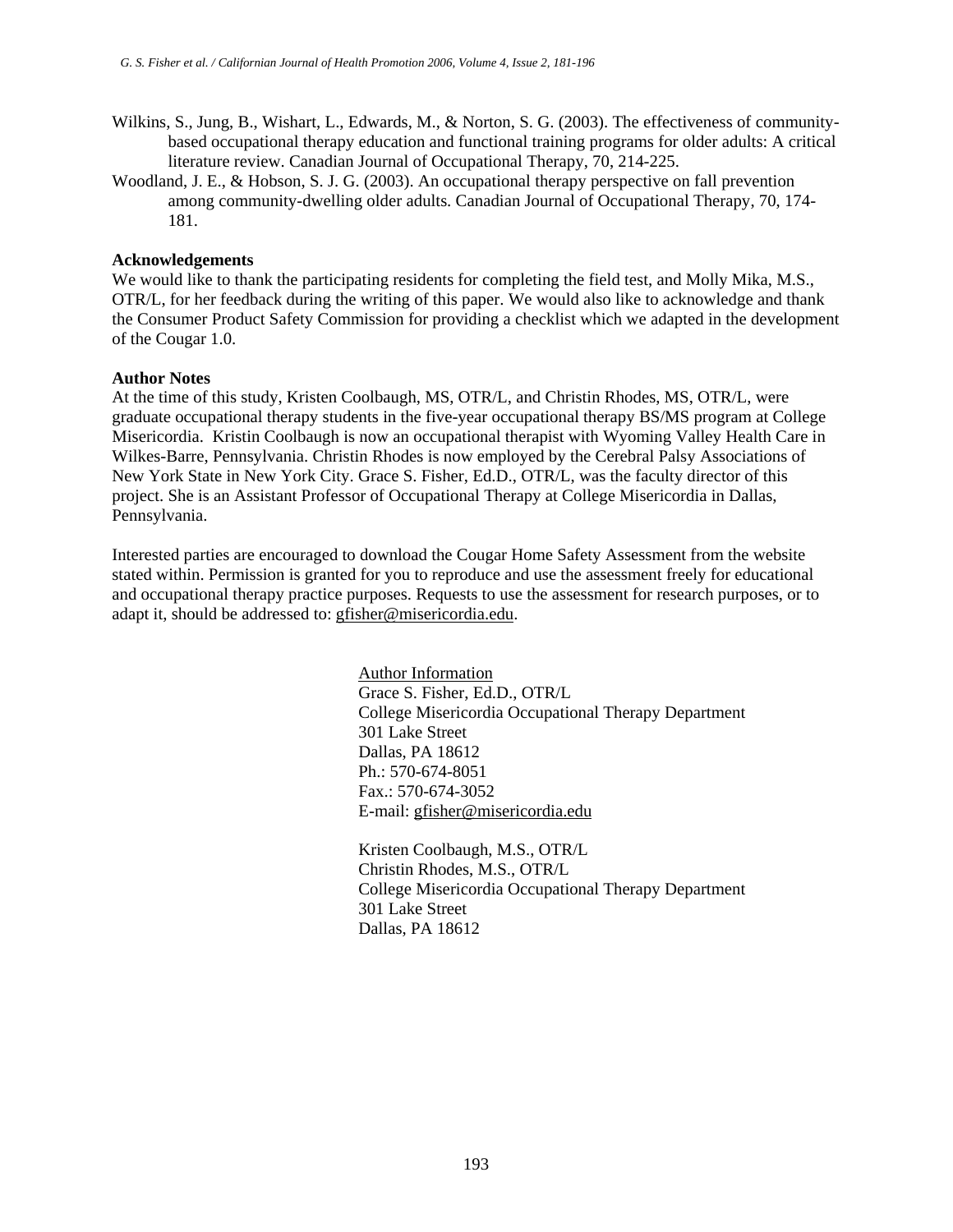<span id="page-13-0"></span>

| <b>Criterion</b>                                                                                       | <b>Safe</b> |     | <b>Not</b><br><b>Unsafe Applicable</b> | <b>No Agreement</b><br>between raters |
|--------------------------------------------------------------------------------------------------------|-------------|-----|----------------------------------------|---------------------------------------|
| There is at least one grab bar present and properly installed<br>beside the toilet.                    | 21%         | 79% |                                        |                                       |
| Emergency numbers are posted on or near the telephone.                                                 | 36%         | 64% |                                        |                                       |
| All small rugs and runners are slip-resistant.                                                         | 36%         | 64% |                                        |                                       |
| The attic, if used, is accessible.                                                                     | 36%         |     | 64%                                    |                                       |
| There is a fire extinguisher on every level of the house or<br>apartment.                              | 43%         | 57% |                                        |                                       |
| There is a step stool which is stable and in good condition<br>on every level of the residence.        | 43%         | 57% |                                        |                                       |
| Candles are located in a place away from flammable objects<br>such as curtains, bedding, or carpeting. | 50%         |     | 50%                                    |                                       |
| There is a carbon monoxide detector present and in working<br>order on every level.                    | 50%         | 50% |                                        |                                       |
| Small appliances such as toasters, hairdryers, and shavers<br>are in good condition.                   | 57%         | 43% |                                        |                                       |
| There is at least one grab bar present and properly installed<br>in the bathtub or shower.             | 57%         | 43% |                                        |                                       |
| The garage is well lit.                                                                                | 57%         |     | 43%                                    |                                       |
| There is a nonskid mat outside the bathtub or shower area.                                             | 64%         | 36% |                                        |                                       |
| Railings are present and sturdy.                                                                       | 64%         | 29% | 7%                                     |                                       |
| Closets and storage areas are well lit.                                                                | 64%         | 36% |                                        |                                       |
| Flashlights, especially by the bed, are present and<br>accessible.                                     | 71%         | 29% |                                        |                                       |
| Exits, hallways, and passageways are kept clear.                                                       | 71%         | 14% |                                        |                                       |
| There is a non-slip surface, a nonskid mat, or abrasive strips<br>in the bathtub or shower.            | 79%         | 21% |                                        |                                       |
| The covering on the stairs are firmly attached and in good<br>condition.                               | 79%         |     | 7%                                     | 14%                                   |
| The stairs are free of clutter.                                                                        | 79%         | 14% | 7%                                     |                                       |
| Portable heaters, ash trays, or other fire sources are located<br>away from bedding.                   | 86%         |     | 14%                                    |                                       |
| Extension cords carry a proper load.                                                                   | 86%         |     | 14%                                    |                                       |
| Water temperature is 120 degrees or lower.                                                             | 86%         | 14% |                                        |                                       |
| There is a smoke detector present and in working order on<br>every level.                              | 93%         | 7%  |                                        |                                       |
| There is an easily accessible telephone in every room in<br>case of a fall.                            | 93%         | 7%  |                                        |                                       |
| All cords are placed out of the flow of traffic.                                                       | 93%         | 7%  |                                        |                                       |

Appendix A Most Common Rating Given by Three Raters for 14 Residences

Cords are out from beneath carpeting and furniture. 93% 7%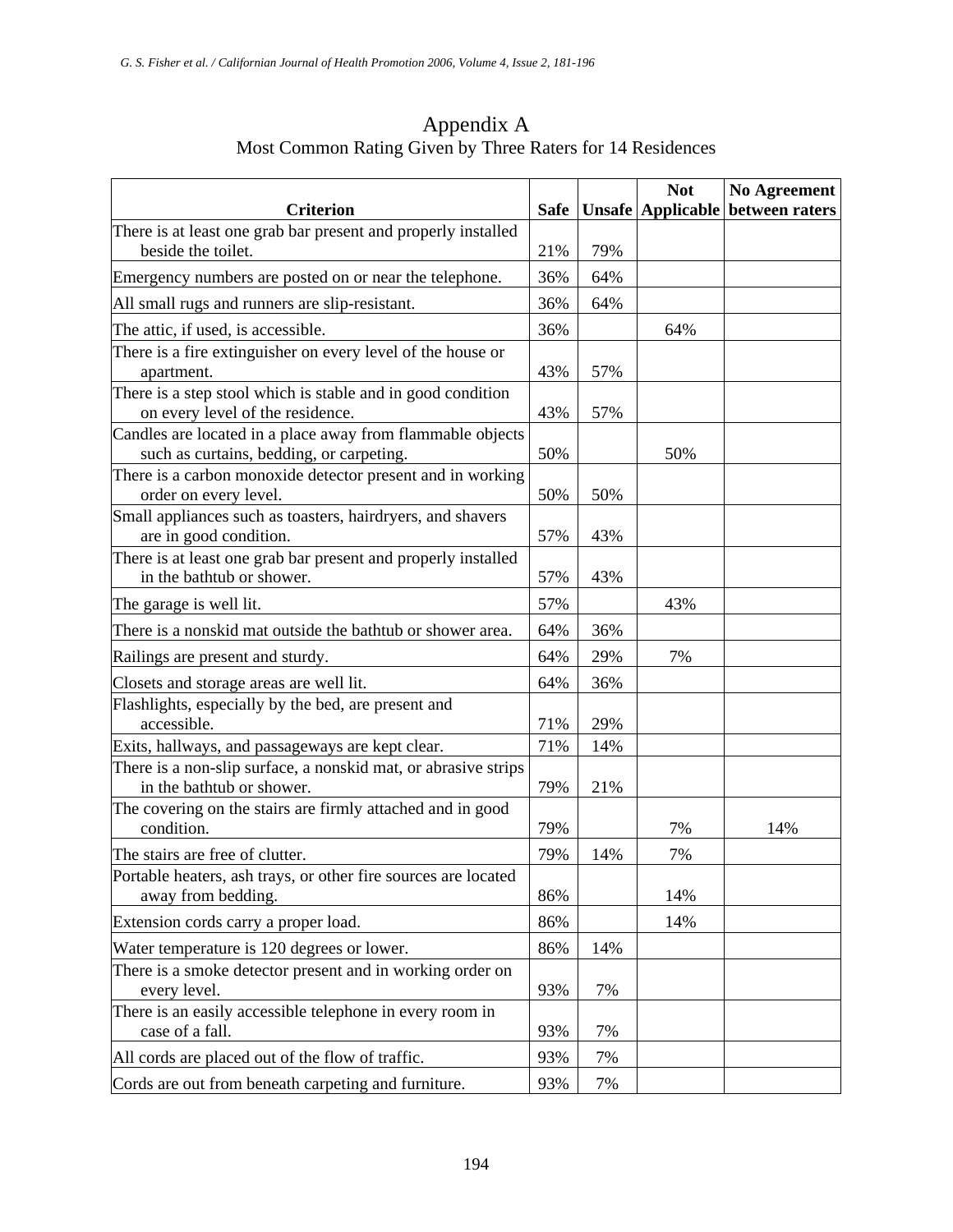| <b>Criterion</b>                                                                                     | <b>Safe</b> |    | <b>Not</b><br><b>Unsafe Applicable</b> | <b>No Agreement</b><br>between raters |
|------------------------------------------------------------------------------------------------------|-------------|----|----------------------------------------|---------------------------------------|
| Carpeting is firmly attached and in good condition.                                                  | 93%         |    |                                        | 7%                                    |
| Night lights are present and in working order.                                                       | 93%         | 7% |                                        |                                       |
| The exhaust system for the stove works properly.                                                     | 93%         | 7% |                                        |                                       |
| Commonly used items are stored in locations that can be                                              |             |    |                                        |                                       |
| easily and safely reached.                                                                           | 93%         | 7% |                                        |                                       |
| The toilet height allows for safe transferring.                                                      | 93%         | 7% |                                        |                                       |
| Steps are not excessively slippery and in good condition.                                            | 93%         |    | 7%                                     |                                       |
| Steps are even and of the same size and height.                                                      | 93%         |    | 7%                                     |                                       |
| There is adequate lighting.                                                                          | 93%         |    | 7%                                     |                                       |
| Furnishings and flammable objects such as curtains or rugs                                           | 100%        |    |                                        |                                       |
| are located away from heaters.                                                                       |             |    |                                        |                                       |
| The height of chairs, couches, and beds are appropriate for                                          |             |    |                                        |                                       |
| safe transfers.                                                                                      | 100%        |    |                                        |                                       |
| Large appliances such as laundry machines and refrigerators<br>are accessible and in good condition. | 100%        |    |                                        |                                       |
| All outlets and switches are covered so that there is no                                             |             |    |                                        |                                       |
| exposed wiring.                                                                                      | 100%        |    |                                        |                                       |
| Cords are not attached to walls or baseboards with nails or                                          |             |    |                                        |                                       |
| staples.                                                                                             | 100%        |    |                                        |                                       |
| Cords are in good condition (not frayed or cracked).                                                 | 100%        |    |                                        |                                       |
| Floor surfaces are not excessively slippery or in poor                                               |             |    |                                        |                                       |
| condition.                                                                                           | 100%        |    |                                        |                                       |
| The person does not have to walk through a dark area to                                              |             |    |                                        |                                       |
| reach a light switch.                                                                                | 100%        |    |                                        |                                       |
| Hallways, passageways between rooms, and other heavy<br>traffic areas are well lit.                  | 100%        |    |                                        |                                       |
| Flammable objects such as towels or curtains are located                                             |             |    |                                        |                                       |
| away from the stove.                                                                                 | 100%        |    |                                        |                                       |
| There is no excessive grease or clutter on or around the                                             |             |    |                                        |                                       |
| stove.                                                                                               | 100%        |    |                                        |                                       |
| It is safe to reach for dials on the stove.                                                          | 100%        |    |                                        |                                       |
| Commonly used items can be easily reached.                                                           | 100%        |    |                                        |                                       |
| There is adequate lighting in work areas in the house or<br>apartment.                               | 100%        |    |                                        |                                       |
| All chemical products are properly stored.                                                           | 100%        |    |                                        |                                       |
| The parking area and the entrance to the house or apartment                                          |             |    |                                        |                                       |
| are well lit.                                                                                        | 100%        |    |                                        |                                       |
| The parking area and the entrance are easily accessible.                                             | 100%        |    |                                        |                                       |
| Walkways and stairs leading to the entrance are clear and in                                         |             |    |                                        |                                       |
| good condition.                                                                                      | 100%        |    |                                        |                                       |
| Walkways leading to the mailbox are clear and in good<br>condition.                                  | 100%        |    |                                        |                                       |
| Garbage is kept in an accessible place and disposed of                                               | 100%        |    |                                        |                                       |